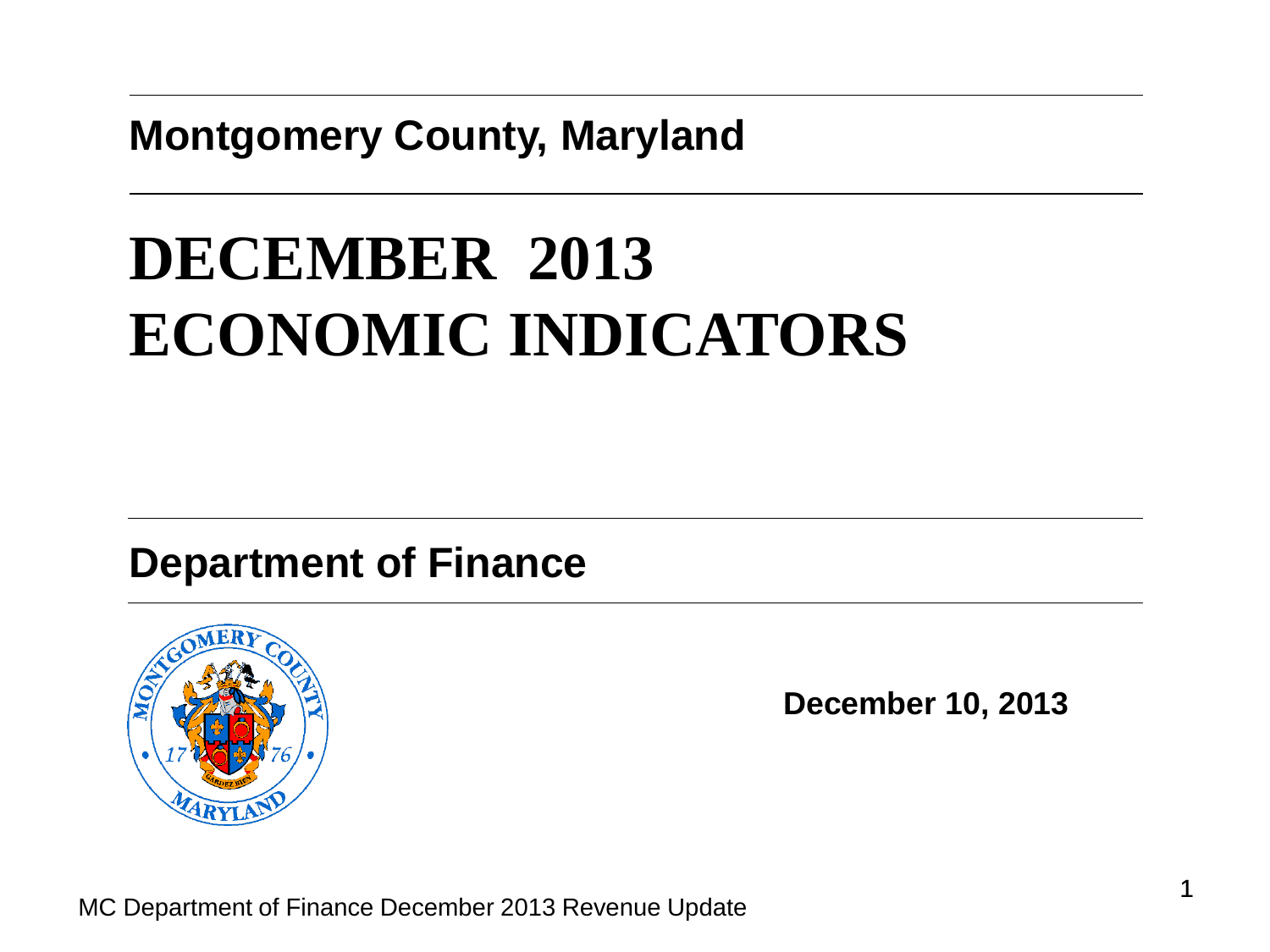# **ECONOMIC OUTLOOK - SUMMARY**

MC Department of Finance December 2013 Revenue Update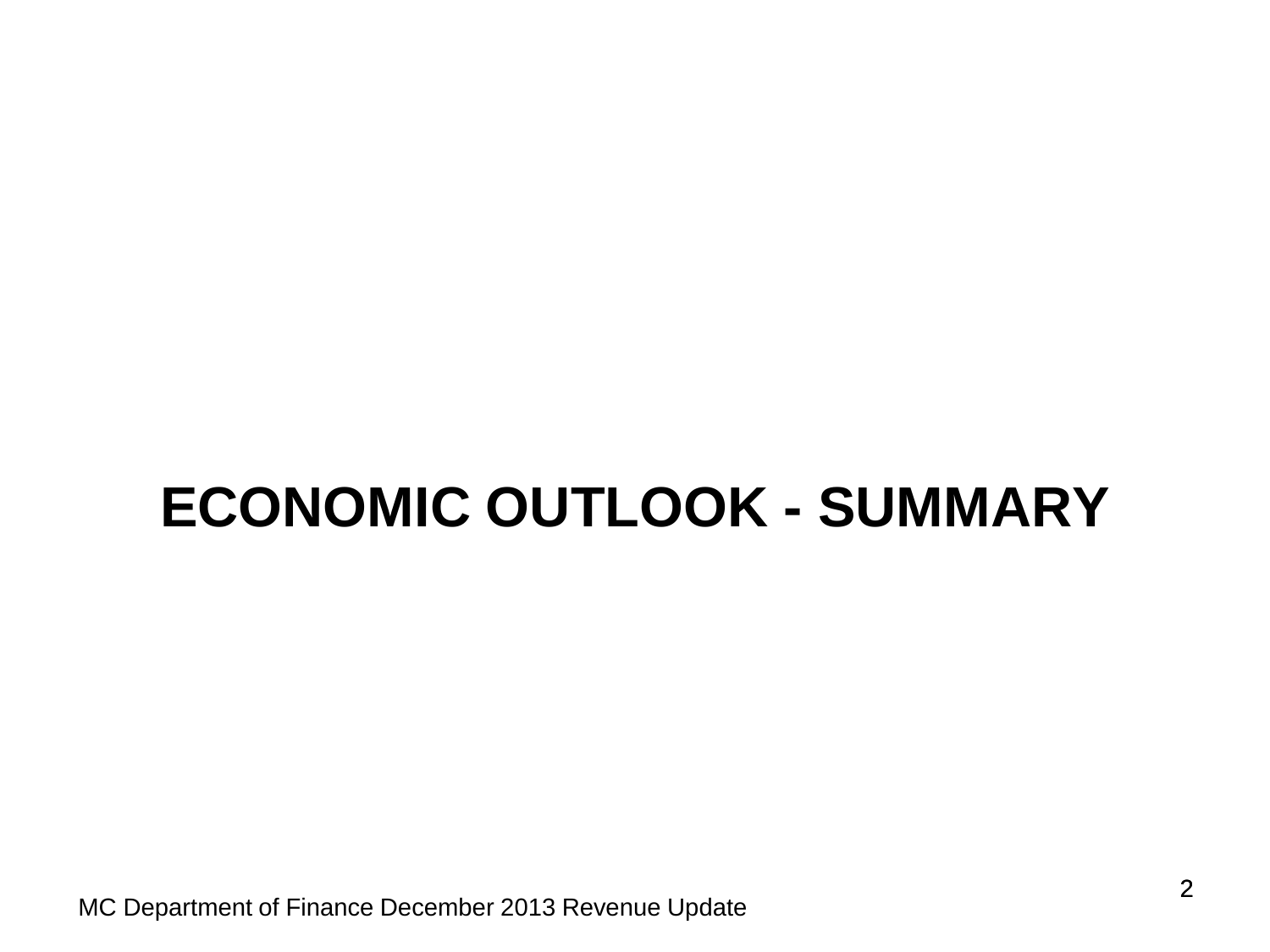## *Economic Recovery vs. Fiscal Recovery*

- **While economic indicators can point to recovery in certain tax revenues, some revenues, such as excise taxes, can be expected to decline from the previous fiscal year either because of rate cuts (fuel-energy) or sequestration and federal government shutdown (hotel-motel).**
- **This can be due to adjustments in consumer behavior that affect consumer spending for certain excise taxes.**
- **The recent length (last three cycles) of an economic recovery and expansion (e.g., from trough to peak) has averaged about 95 months according to the National Bureau of Economic Research.**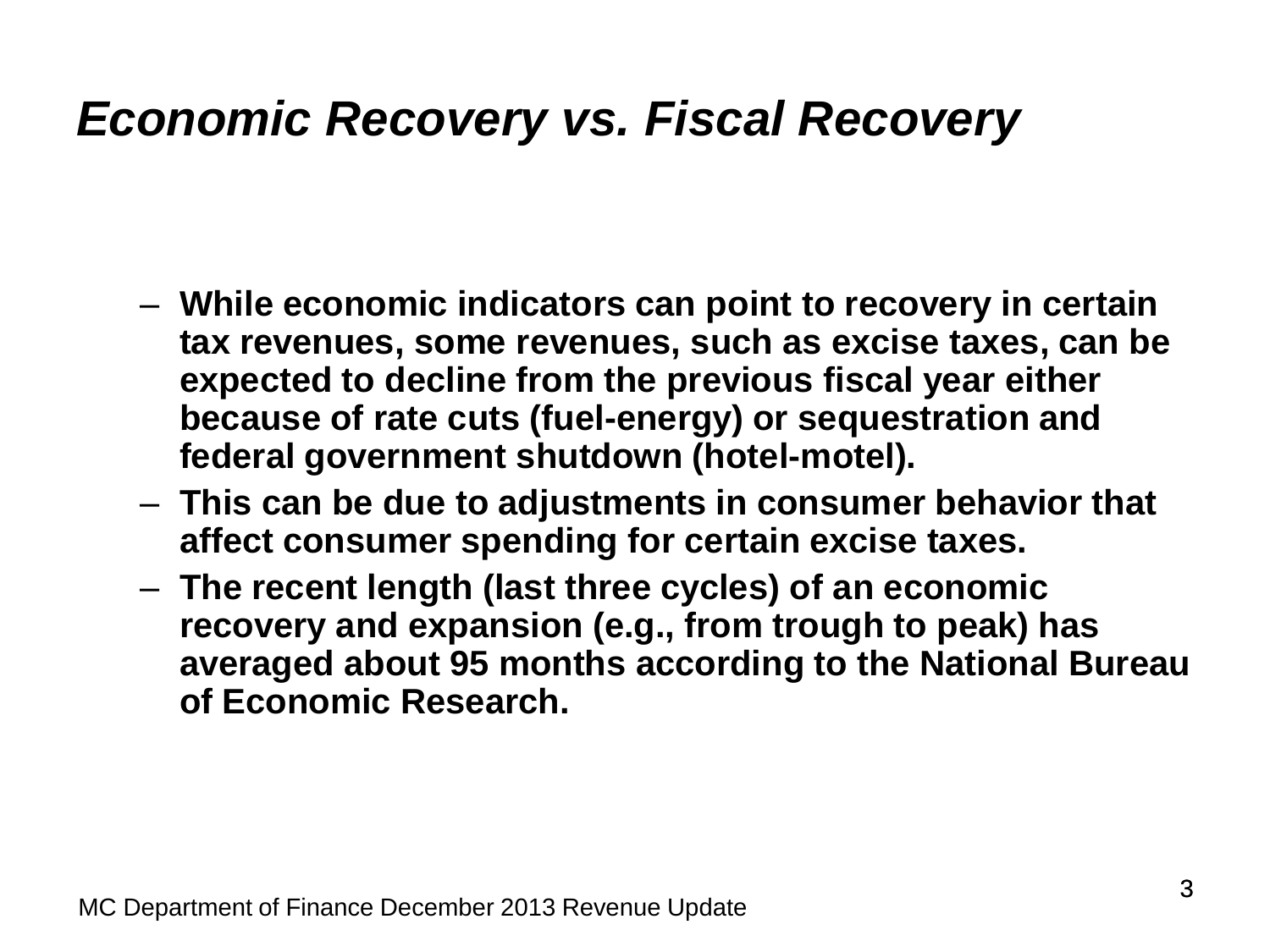# *Current Signs of Economic Recovery*

- **A drop in unemployment rate from 5.3 in August 2012 percent to 5.0 percent in August and a slight increase in the annual average rate from 5.2 percent in CY2012 to an estimated 5.3 percent in CY2013.**
- **The growth in the stock market to date (S&P 500 index up 26.54 percent as of November 22nd).**
- **Home prices show signs of improvement**
- **Montgomery County has experienced modest growth in resident employment to date in CY2013 (↑1.0%).**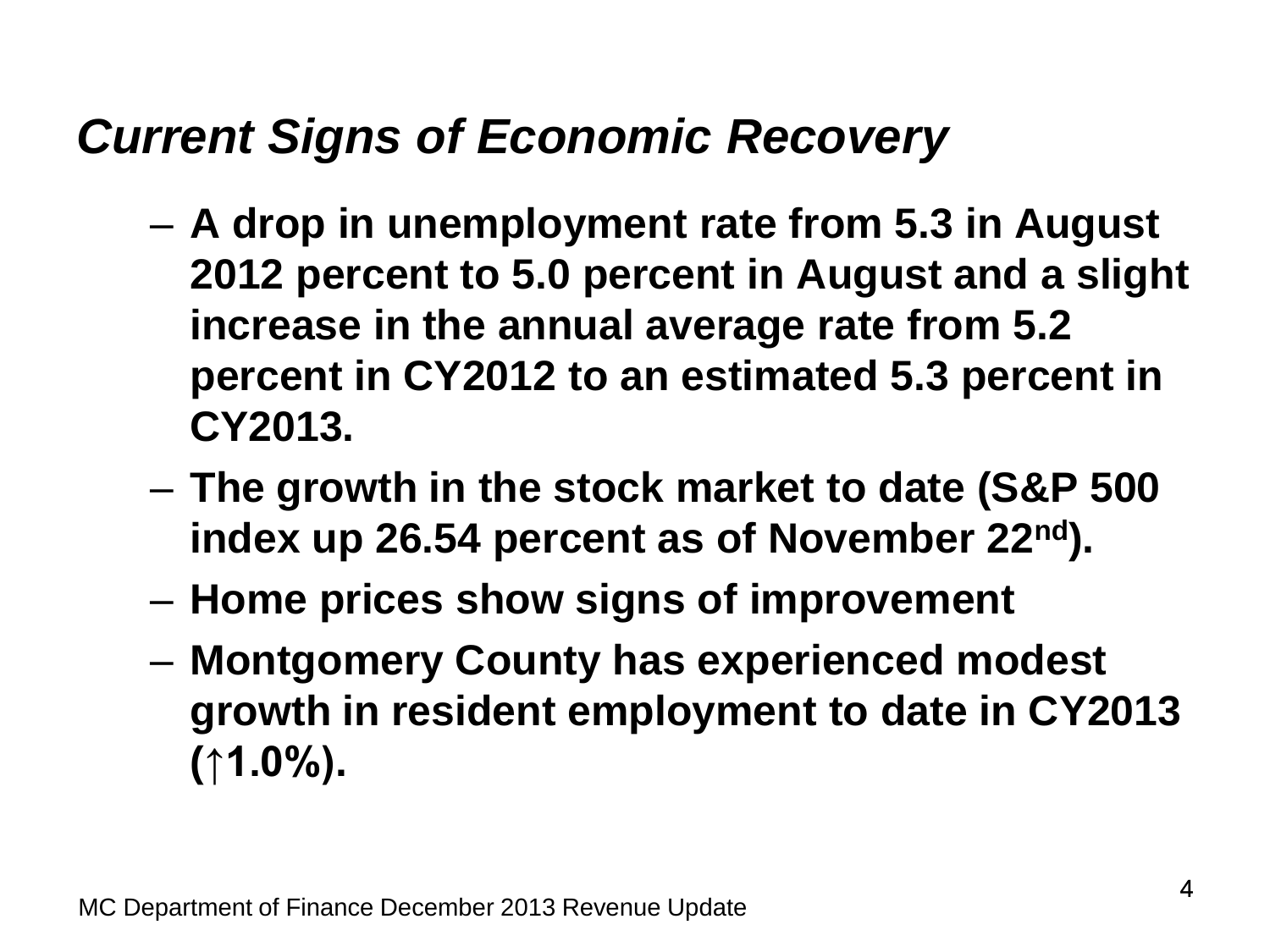# *Continued Causes of Concern*

- **Pull backs attributed to sequestration may continue to dampen employment and income growth in Montgomery County.**
- **Inflation year-to-date is running below rates for CY2011 and CY2012.**
- **The unemployment rate remains at the 5 percent level.**
- **Fed funds rate expected to remain flat through CY2014.**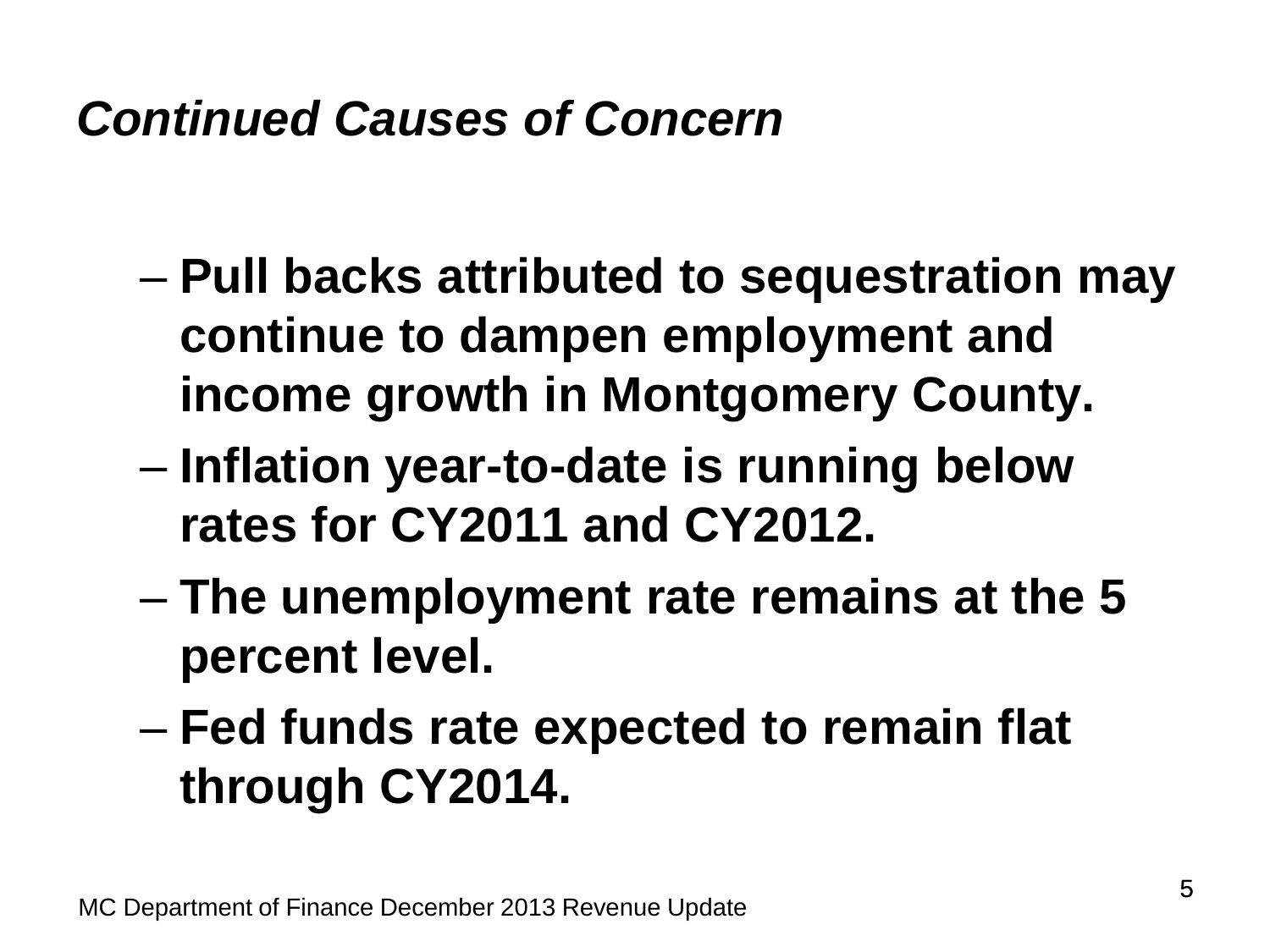| <b>ECONOMIC</b><br><b>INDICATOR</b><br><b>DASHBOARD</b>    | <b>LATEST</b><br><b>DATA</b>  | <b>REVENUE</b><br><b>AFFECTED</b>     | <b>EXPLANATION</b>                                                                 | <b>COMPARISON</b>                                  | <b>DIRECTION</b><br>$(yr.-over-yr.)$ |
|------------------------------------------------------------|-------------------------------|---------------------------------------|------------------------------------------------------------------------------------|----------------------------------------------------|--------------------------------------|
| <b>INFLATION</b>                                           | 1.47%<br>Jan.-Sept.<br>2013   | <b>Property Taxes</b>                 | Key determinant of property<br>tax revenues at the Charter<br>Limit                | 2012: 2.20%<br>2011: 3.34%                         |                                      |
| <b>UNEMPLOYMENT</b><br><b>RATE</b>                         | 5.0%<br>Aug. 2013             | <b>Income Taxes</b>                   | Indicates overall health of<br>the job market                                      | July 2013: 5.3%<br>Aug. 2012: 5.3%                 |                                      |
| <b>RESIDENT</b><br>EMPLOYMENT (n.s.a.)                     | 511,602<br>Aug. 2013          | <b>Income Taxes</b>                   | Primary determinant of<br>income tax receipts                                      | July 2013: 517,695<br>Aug. 2012: 507,091           |                                      |
| <b>PAYROLL</b><br><b>EMPLOYMENT</b><br>(Estimated - n.s.a) | 481,600<br>Aug. 2013          | <b>Income Taxes</b>                   | Another determinant of<br>income tax receipts                                      | July 2013: 487,500<br>Aug. 2012: 472,500           |                                      |
| STOCK MARKET -<br><b>S&amp;P 500</b>                       | 1804.76<br>As of<br>Nov. 22nd | <b>Income Taxes</b>                   | Key determinant of capital<br>gains portion of the income<br>tax                   | December 31st:<br>2012: 1,426.19<br>2011: 1,257.60 |                                      |
| <b>HOME SALES</b>                                          | 915<br>Oct. 2013              | Transfer/<br><b>Recordation Taxes</b> | Indicates activity affecting<br>receipts                                           | Sept. 2013:<br>871<br>Oct. 2012:<br>726            |                                      |
| <b>HOME PRICES</b><br>(Average Price Sold)                 | \$489,178<br>Oct. 2013        | Transfer/<br><b>Recordation Taxes</b> | Taxes are based on values,<br>affects amount of taxes<br>collected                 | Sept. 2013: \$476,910<br>Oct. 2012: \$443,907      |                                      |
| FEDERAL FUNDS RATE<br>(preliminary)                        | 0.09%<br>Oct. 2013            | Investment<br>Income                  | County's return on<br>investments closely<br>correlated with the Fed Fund<br>rates | Sept. 2013: 0.08%<br>Oct. 2012: 0.16%              |                                      |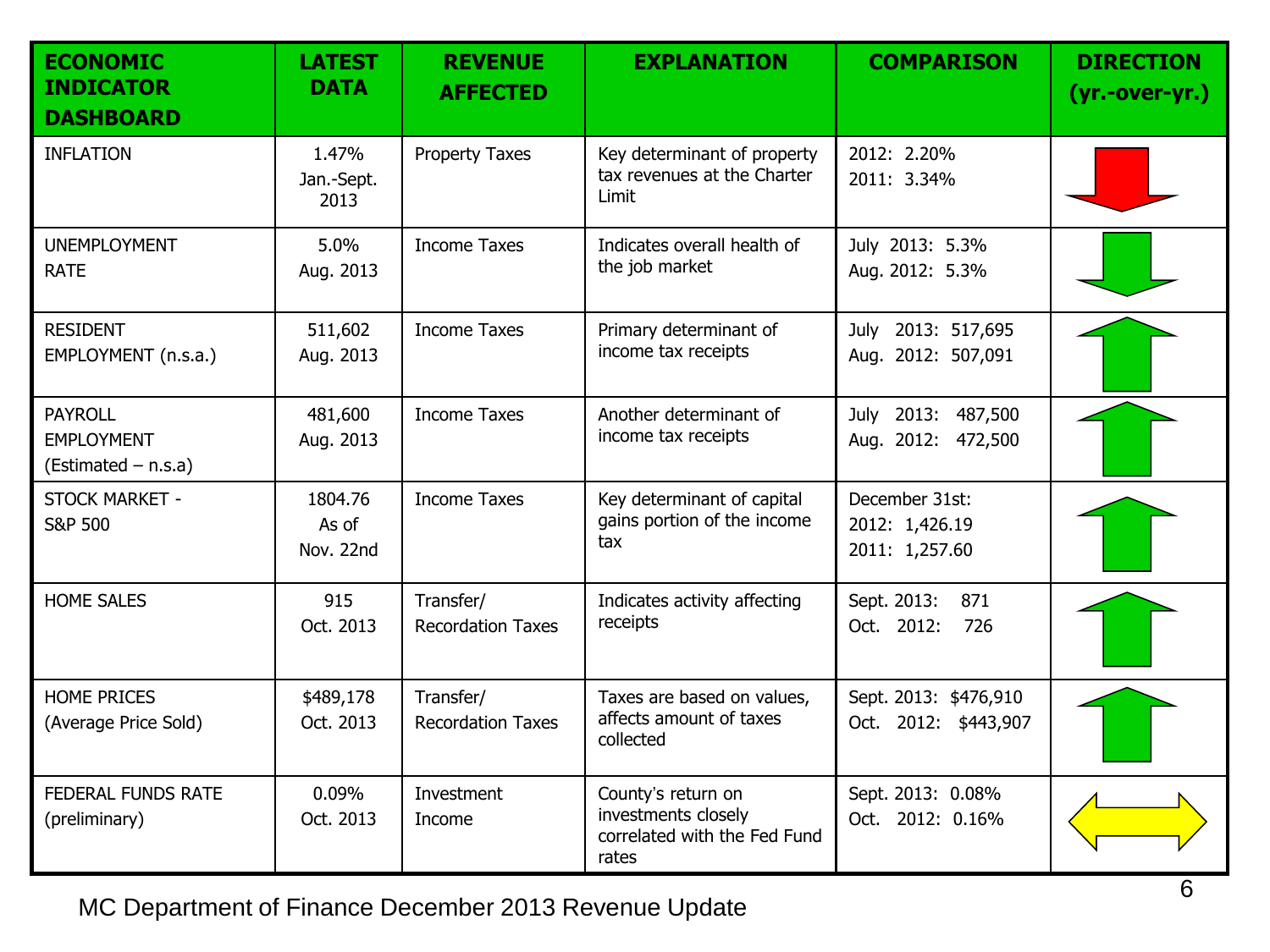#### *Department of Finance estimates that resident employment in Montgomery County exceeds 511,000 in CY2013 (↑1.0% over CY2012.*

On a year-over-year basis, resident employment increased by over 4,500 from August 2012 to August of this year.

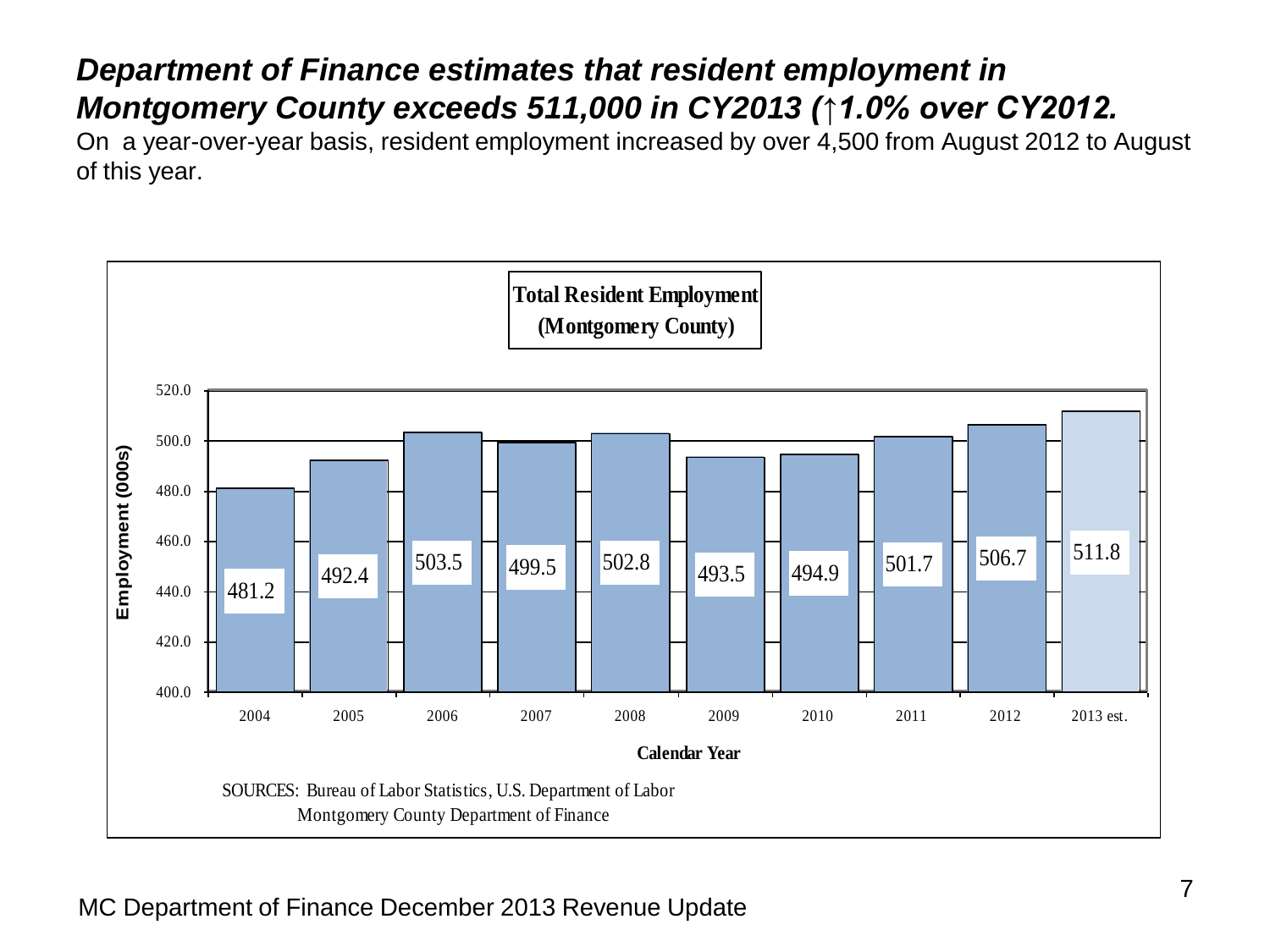#### *The Department of Finance estimates that the unemployment rate for Montgomery County remains above 5.0 percent in CY2013 – slightly above the rate during the previous calendar year.*

The unemployment rate in August was 5.0 percent compared to 5.3 percent in August 2012.

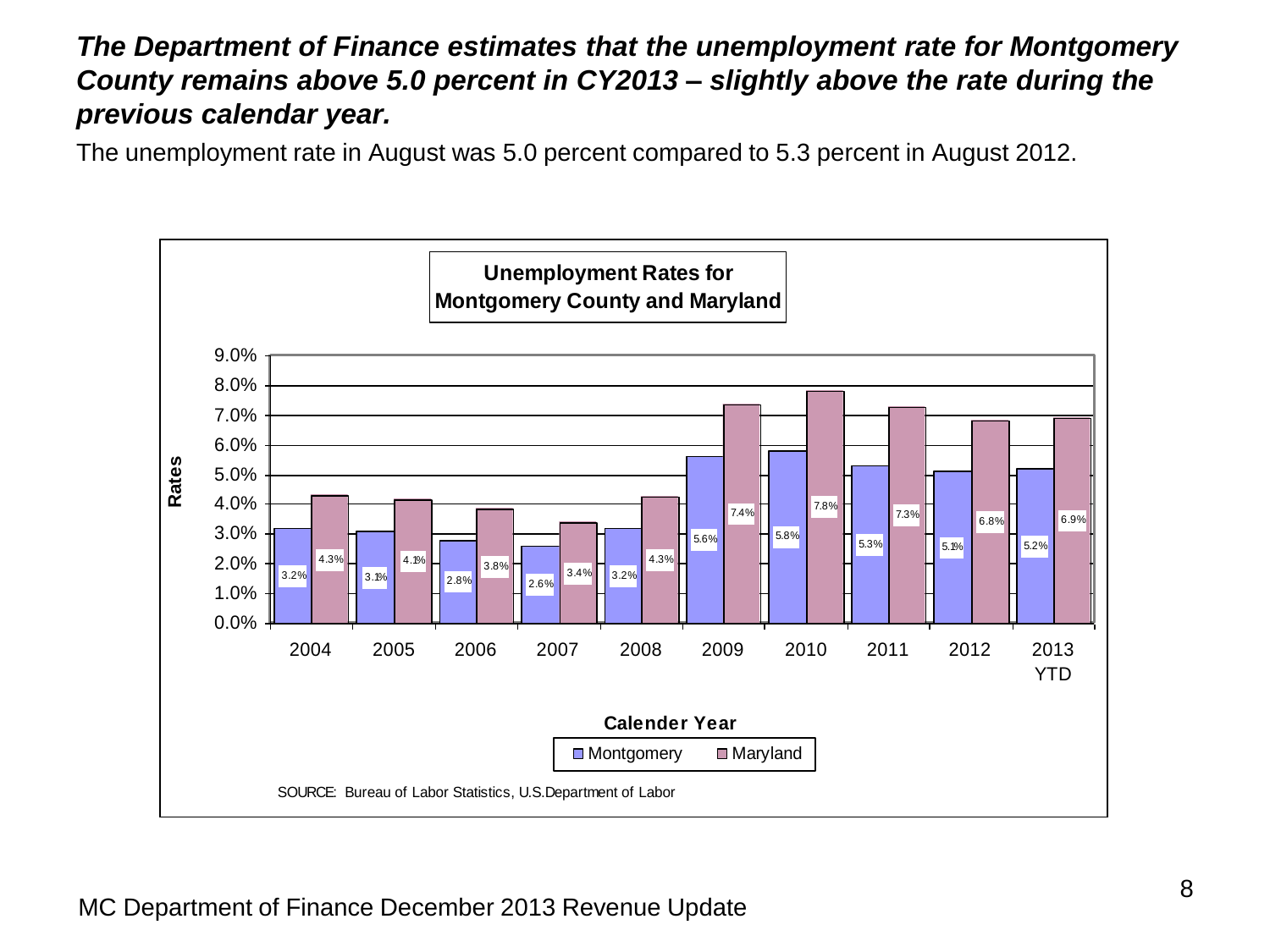*The consumer price index (CPI) decelerated in September.* **Overall for the Washington-Baltimore consolidated region the CPI increased 1.2 percent in September '13 from September '12. For the calendar year 2012, the index increased 2.2 percent compared to 3.3 percent in CY2011.**

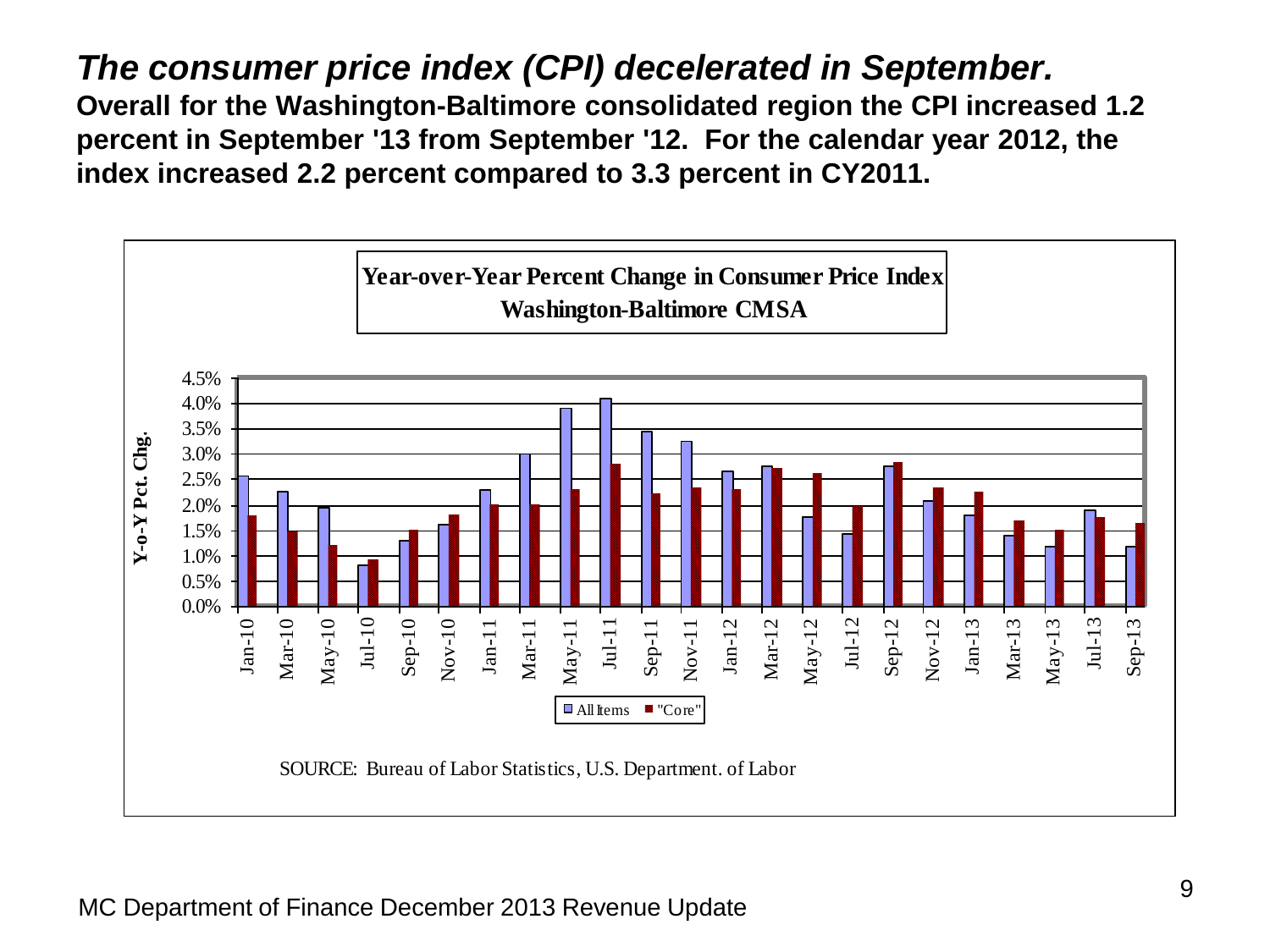### *Home sales were up in CY2012.*

**Total sales of existing homes increased 6.4 percent in CY2012 compared to a decrease of 8.8 percent in CY2011. Finance estimates that home sales will increase 11.6 percent in CY2013.**